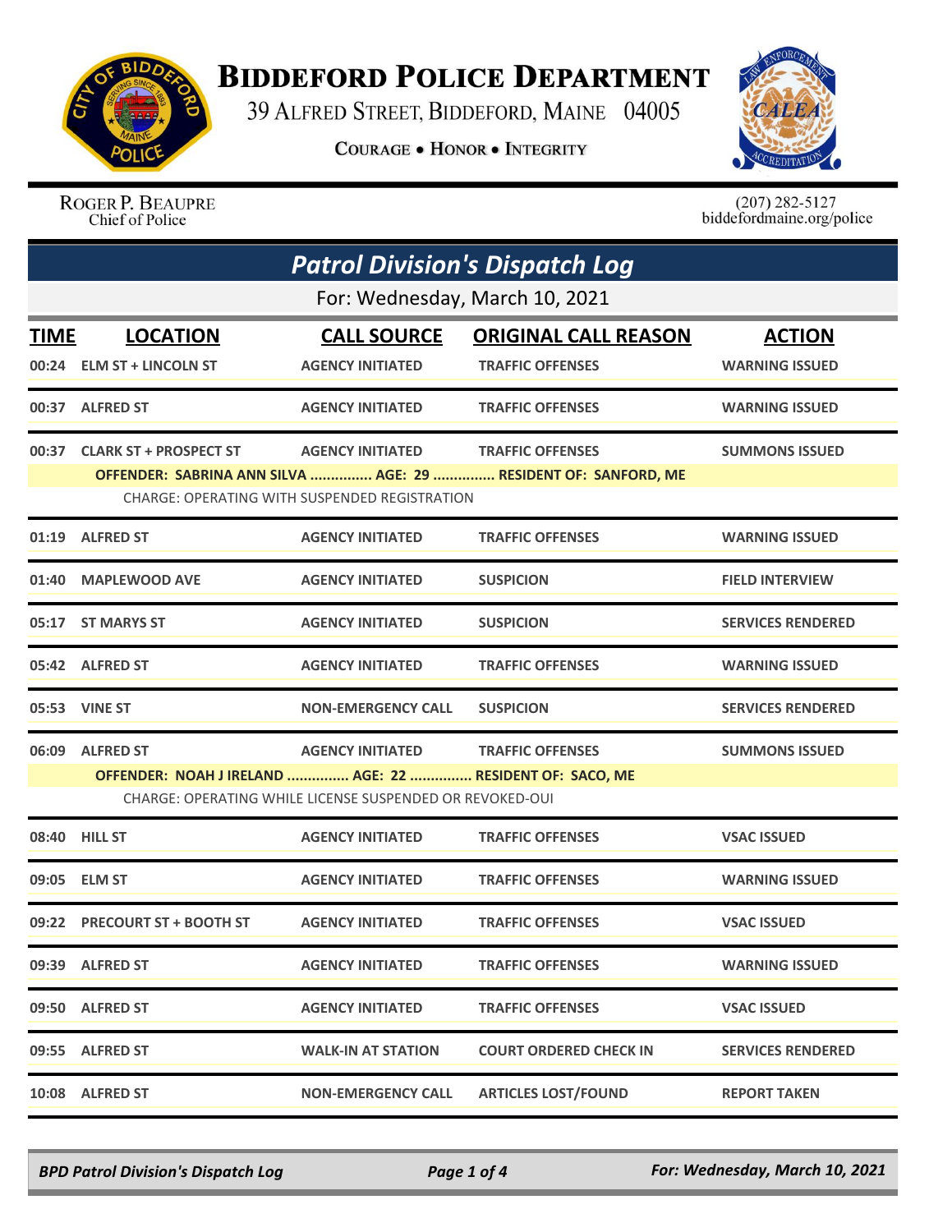| <u>TIME</u> | <b>LOCATION</b><br>10:11 ALFRED ST            | <b>CALL SOURCE</b><br><b>AGENCY INITIATED</b> | <b>ORIGINAL CALL REASON</b><br><b>DOMESTIC COMPLAINTS</b>       | <b>ACTION</b><br><b>SERVICES RENDERED</b> |
|-------------|-----------------------------------------------|-----------------------------------------------|-----------------------------------------------------------------|-------------------------------------------|
| 10:42       | <b>MILE STRETCH RD</b>                        | <b>WALK-IN AT STATION</b>                     | <b>THEFT</b>                                                    | <b>REPORT TAKEN</b>                       |
|             | 11:10 ALFRED ST                               | <b>AGENCY INITIATED</b>                       | <b>TRAFFIC OFFENSES</b>                                         | <b>VSAC ISSUED</b>                        |
|             | 11:24 ALFRED ST                               | <b>WALK-IN AT STATION</b>                     | <b>COURT ORDERED CHECK IN</b>                                   | <b>DISPATCH HANDLED</b>                   |
|             | 11:26 PRECOURT ST + MOUNTAIN RD               | <b>AGENCY INITIATED</b>                       | <b>TRAFFIC OFFENSES</b>                                         | <b>WARNING ISSUED</b>                     |
|             | 11:30 ALFRED ST                               | <b>AGENCY INITIATED</b>                       | <b>TRAFFIC OFFENSES</b>                                         | <b>WARNING ISSUED</b>                     |
|             | 11:37 CLEAVES ST                              | <b>NON-EMERGENCY CALL</b>                     | <b>BURGLARY OF A MOTOR VEHICLE</b>                              | <b>REPORT TAKEN</b>                       |
|             | <b>11:39 FALL ST</b>                          | <b>WALK-IN AT STATION</b>                     | <b>CIVIL COMPLAINT</b>                                          | <b>CIVIL COMPLAINT</b>                    |
|             | 11:46 MAY ST                                  | <b>AGENCY INITIATED</b>                       | <b>TRAFFIC OFFENSES</b>                                         | <b>VSAC ISSUED</b>                        |
|             | 12:14 WENTWORTH ST                            | <b>NON-EMERGENCY CALL</b>                     | <b>HARASSMENT</b>                                               | <b>SERVICES RENDERED</b>                  |
|             | 12:16 JESSIE LN                               | <b>NON-EMERGENCY CALL</b>                     | <b>ANIMAL COMPLAINT</b>                                         | <b>WARNING ISSUED</b>                     |
|             | 12:41 PRECOURT ST + ALFRED ST                 | <b>AGENCY INITIATED</b>                       | <b>TRAFFIC OFFENSES</b>                                         | <b>VSAC ISSUED</b>                        |
|             | 12:43 ALFRED ST                               | <b>NON-EMERGENCY CALL</b>                     | <b>CIVIL COMPLAINT</b>                                          | <b>CIVIL COMPLAINT</b>                    |
| 12:59       | <b>COLE RD + EDWARDS AVE</b>                  | <b>AGENCY INITIATED</b>                       | <b>TRAFFIC OFFENSES</b>                                         | <b>VSAC ISSUED</b>                        |
|             | 13:03 ELM ST                                  | E-911 CALL                                    | 911 MISUSE                                                      | <b>DISPATCH HANDLED</b>                   |
|             | 13:25 ELM ST                                  | <b>AGENCY INITIATED</b>                       | <b>TRAFFIC OFFENSES</b>                                         | <b>WARNING ISSUED</b>                     |
|             | 13:25 RAYMOND ST                              | <b>NON-EMERGENCY CALL</b>                     | <b>SUSPICION</b>                                                | <b>SERVICES RENDERED</b>                  |
|             | 13:27 MAIN ST                                 | <b>NON-EMERGENCY CALL</b>                     | <b>ASSIST OTHER AGENCY</b>                                      | <b>SERVICES RENDERED</b>                  |
|             | 13:35 ELM ST<br><b>CHARGE: WARRANT ARREST</b> | AGENCY INITIATED TRAFFIC OFFENSES             | OFFENDER: MEGAN MARIE SHAW  AGE: 35  RESIDENT OF: BIDDEFORD, ME | <b>ARREST(S) MADE</b>                     |
|             | 14:08 ALFRED ST                               | <b>WALK-IN AT STATION</b>                     | <b>HARASSMENT</b>                                               | <b>NO VIOLATION</b>                       |
|             | 14:17 PROCTOR RD                              | <b>NON-EMERGENCY CALL</b>                     | <b>ANIMAL COMPLAINT</b>                                         | <b>REPORT TAKEN</b>                       |
|             | 14:29 ALFRED ST + MAINE TPKE                  | E-911 CALL                                    | <b>ROAD HAZARD</b>                                              | <b>REFERRED OTHER AGENCY</b>              |
|             | 14:35 MT VERNON ST                            | <b>AGENCY INITIATED</b>                       | <b>SEX OFFENDER COMPLIANCE CHK</b>                              | <b>NO VIOLATION</b>                       |
|             | 14:43 MAIN ST                                 | <b>AGENCY INITIATED</b>                       | <b>SEX OFFENDER COMPLIANCE CHK</b>                              | <b>NO VIOLATION</b>                       |

*BPD Patrol Division's Dispatch Log Page 2 of 4 For: Wednesday, March 10, 2021*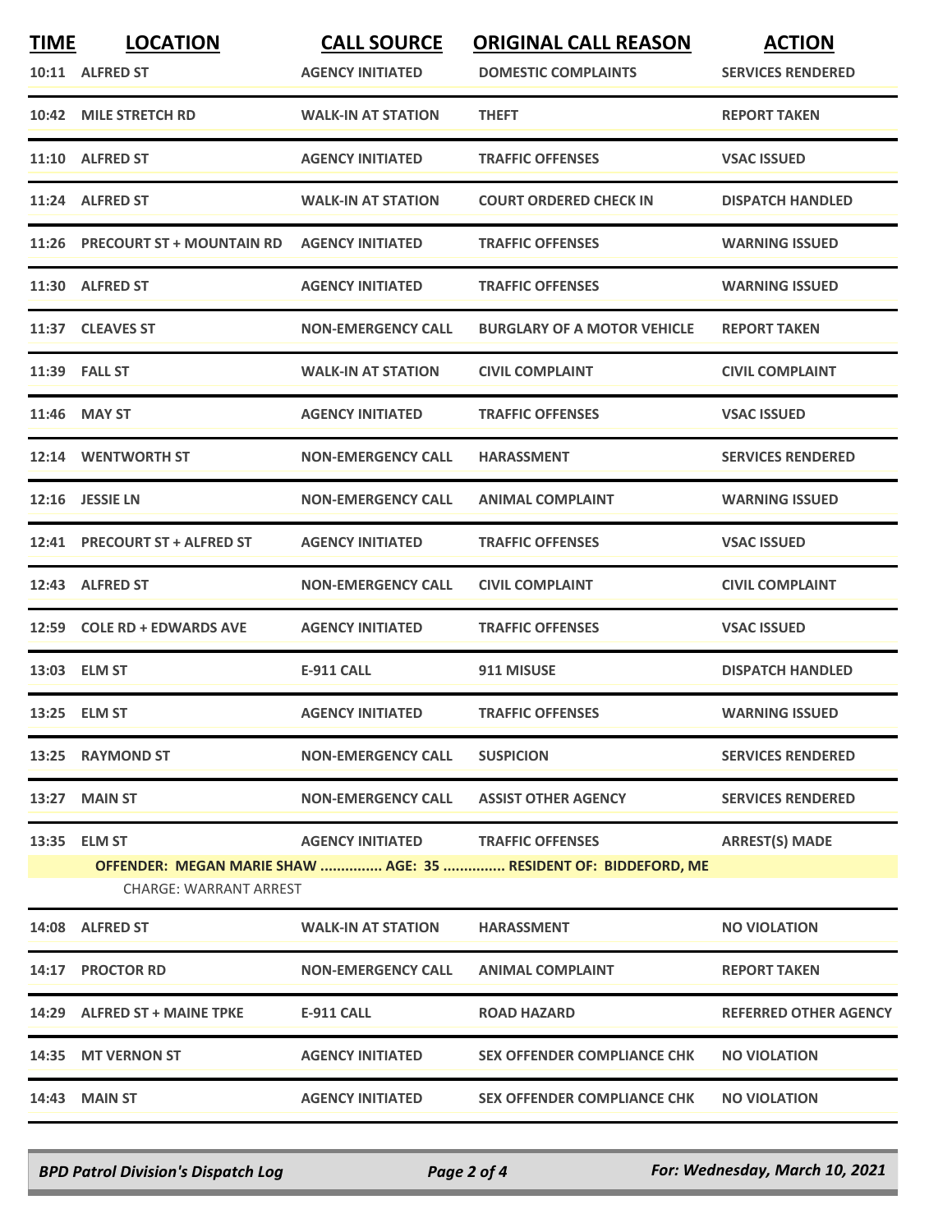| <b>TIME</b> | <b>LOCATION</b><br>14:49 CLEAVES ST            | <b>CALL SOURCE</b><br><b>NON-EMERGENCY CALL</b> | <b>ORIGINAL CALL REASON</b><br><b>CHECK WELFARE</b>               | <b>ACTION</b><br><b>SERVICES RENDERED</b> |
|-------------|------------------------------------------------|-------------------------------------------------|-------------------------------------------------------------------|-------------------------------------------|
|             | 14:50 HILL ST                                  | <b>NON-EMERGENCY CALL</b>                       | <b>DISTURBANCE / NOISE</b>                                        | <b>SERVICES RENDERED</b>                  |
|             | 14:57 UNION ST                                 | <b>AGENCY INITIATED</b>                         | <b>SEX OFFENDER COMPLIANCE CHK</b>                                | <b>NO VIOLATION</b>                       |
|             | 14:57 ALFRED ST                                | <b>E-911 CALL</b>                               | <b>VEHICLE CRASH - POLICE ONLY</b>                                | <b>SUMMONS ISSUED</b>                     |
|             | <b>CHARGE: OPERATE VEHICLE WITHOUT LICENSE</b> |                                                 | OFFENDER: GLADIS L POBA  AGE: 25  RESIDENT OF: SOUTH PORTLAND, ME |                                           |
|             | 15:02 GRAHAM ST                                | <b>NON-EMERGENCY CALL</b>                       | <b>PUBLIC URINATION OR DEFECATIO</b>                              | <b>SERVICES RENDERED</b>                  |
|             | 15:12    FOSS ST                               | <b>RADIO</b>                                    | <b>SEX OFFENDER COMPLIANCE CHK</b>                                | <b>NEGATIVE CONTACT</b>                   |
|             | 15:34 ELM ST                                   | <b>NON-EMERGENCY CALL</b>                       | <b>TRESPASSING</b>                                                | <b>SERVICES RENDERED</b>                  |
|             | 15:46 ADAMS ST                                 | <b>NON-EMERGENCY CALL</b>                       | <b>DISTURBANCE / NOISE</b>                                        | <b>NEGATIVE CONTACT</b>                   |
|             | 15:51 ELM ST                                   | <b>NON-EMERGENCY CALL</b>                       | <b>ANIMAL COMPLAINT</b>                                           | <b>SUMMONS ISSUED</b>                     |
|             | <b>CHARGE: CRUELTY TO ANIMALS</b>              |                                                 | OFFENDER: VINCENT M KEAN  AGE: 43  RESIDENT OF: BIDDEFORD, ME     |                                           |
|             | 16:11 GRAHAM ST                                | <b>NON-EMERGENCY CALL</b>                       | <b>CRIM THREAT / TERRORIZING</b>                                  | <b>SERVICES RENDERED</b>                  |
|             | 16:27 ALFRED ST                                | <b>AGENCY INITIATED</b>                         | <b>TRAFFIC OFFENSES</b>                                           | <b>WARNING ISSUED</b>                     |
| 16:50       | <b>ELM ST</b>                                  | <b>AGENCY INITIATED</b>                         | <b>VIOL OF BAIL CONDITIONS</b>                                    | <b>REFERRED OTHER AGENCY</b>              |
|             | 16:58 ALFRED ST + SUMMIT ST                    | <b>NON-EMERGENCY CALL</b>                       | <b>ARTICLES LOST/FOUND</b>                                        | <b>SERVICES RENDERED</b>                  |
|             | 17:02 ALFRED ST + MARINER WAY                  | <b>NON-EMERGENCY CALL</b>                       | <b>TRAFFIC LIGHT MALFUNCTION</b>                                  | <b>SERVICES RENDERED</b>                  |
|             | 17:57 ALFRED ST                                | <b>NON-EMERGENCY CALL</b>                       | <b>DISTURBANCE / NOISE</b>                                        | <b>WARNING ISSUED</b>                     |
|             | 18:05 ADAMS ST                                 | <b>NON-EMERGENCY CALL</b>                       | <b>DISTURBANCE / NOISE</b>                                        | <b>NEGATIVE CONTACT</b>                   |
|             | 18:51 SOUTH ST                                 | <b>AGENCY INITIATED</b>                         | <b>TRAFFIC OFFENSES</b>                                           | <b>VSAC ISSUED</b>                        |
|             | 19:28 SULLIVAN ST                              | <b>E-911 CALL</b>                               | <b>CHECK WELFARE</b>                                              | <b>SERVICES RENDERED</b>                  |
|             | 19:58 ALFRED ST + RAY ST                       | <b>AGENCY INITIATED</b>                         | <b>TRAFFIC OFFENSES</b>                                           | <b>WARNING ISSUED</b>                     |
|             | 20:13 ELM ST + GOOCH ST                        | <b>AGENCY INITIATED</b>                         | <b>TRAFFIC OFFENSES</b>                                           | <b>WARNING ISSUED</b>                     |
|             | 20:41 ELM ST                                   | <b>AGENCY INITIATED</b>                         | <b>TRAFFIC OFFENSES</b>                                           | <b>WARNING ISSUED</b>                     |
|             | 20:46 ALFRED ST + PORTER ST                    | <b>AGENCY INITIATED</b>                         | <b>TRAFFIC OFFENSES</b>                                           | <b>WARNING ISSUED</b>                     |
|             | 20:54 ALFRED ST + PORTER ST                    | <b>AGENCY INITIATED</b>                         | <b>TRAFFIC OFFENSES</b>                                           | <b>WARNING ISSUED</b>                     |

*BPD Patrol Division's Dispatch Log Page 3 of 4 For: Wednesday, March 10, 2021*